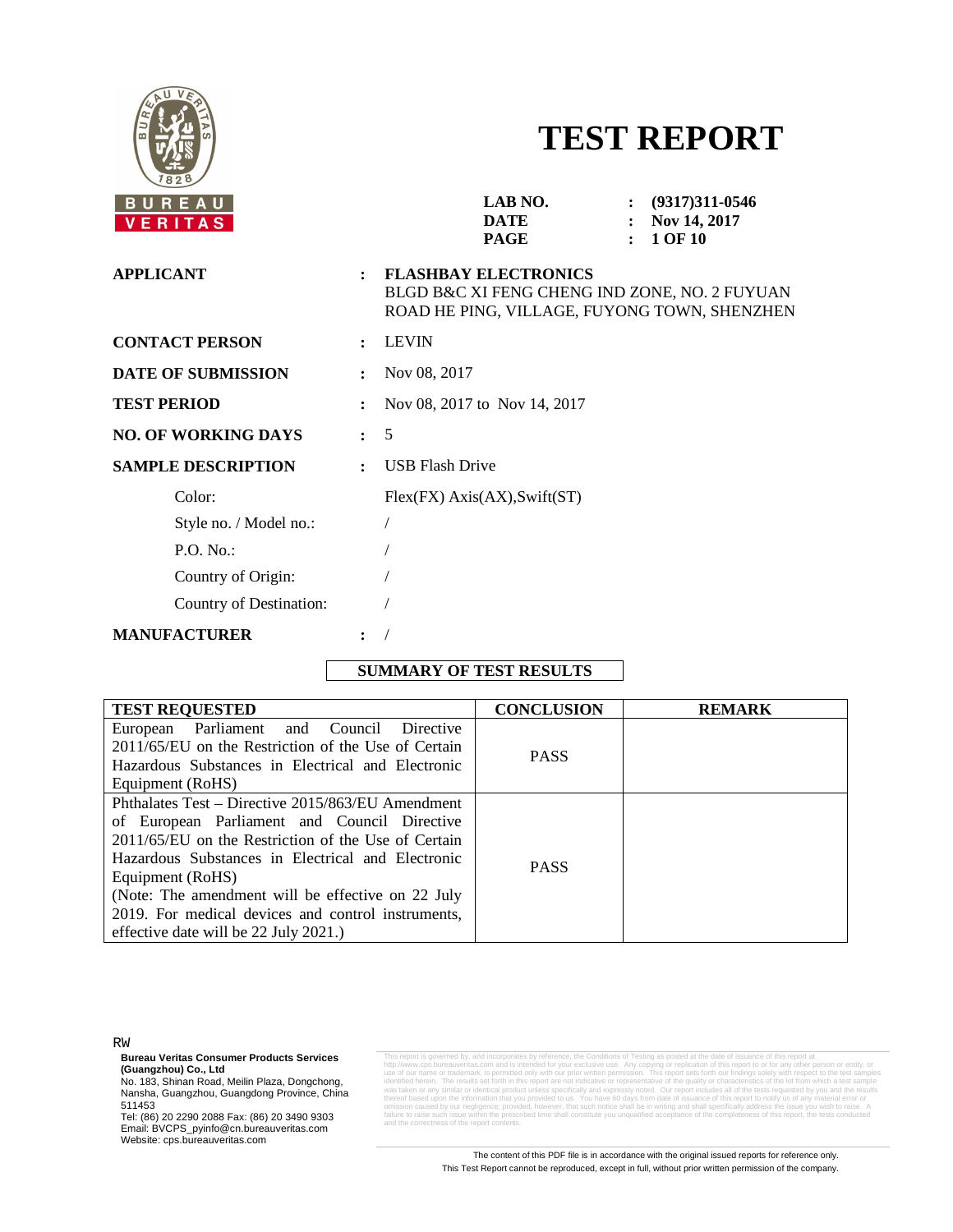

**LAB NO. : (9317)311-0546 DATE : Nov 14, 2017 PAGE : 2 OF 10** 

BUREAU VERITAS CONSUMER PRODUCTS SERVICES (GUANGZHOU) CO., LTD

ma NINA REN SENIOR MANAGER

### **REMARK**

If there are questions or concerns on this report, please contact the following persons:

| a) | <b>GENERAL TEL:</b>     | (86) 755 83437287  |
|----|-------------------------|--------------------|
|    | FAX:                    | (86) 755 83439100  |
| b) | <b>BUSINESS SZ TEL:</b> | (86) 755 21534 695 |
|    | FAX:                    | (86) 755 83439100  |
|    | <b>BUSINESS GZ TEL:</b> | (86) 20 87148525   |
|    | FAX:                    | (86) 20 87148528   |
|    |                         |                    |

 EMAIL: eechemical.sc@cn.bureauveritas.com cps.bureauveritas.cn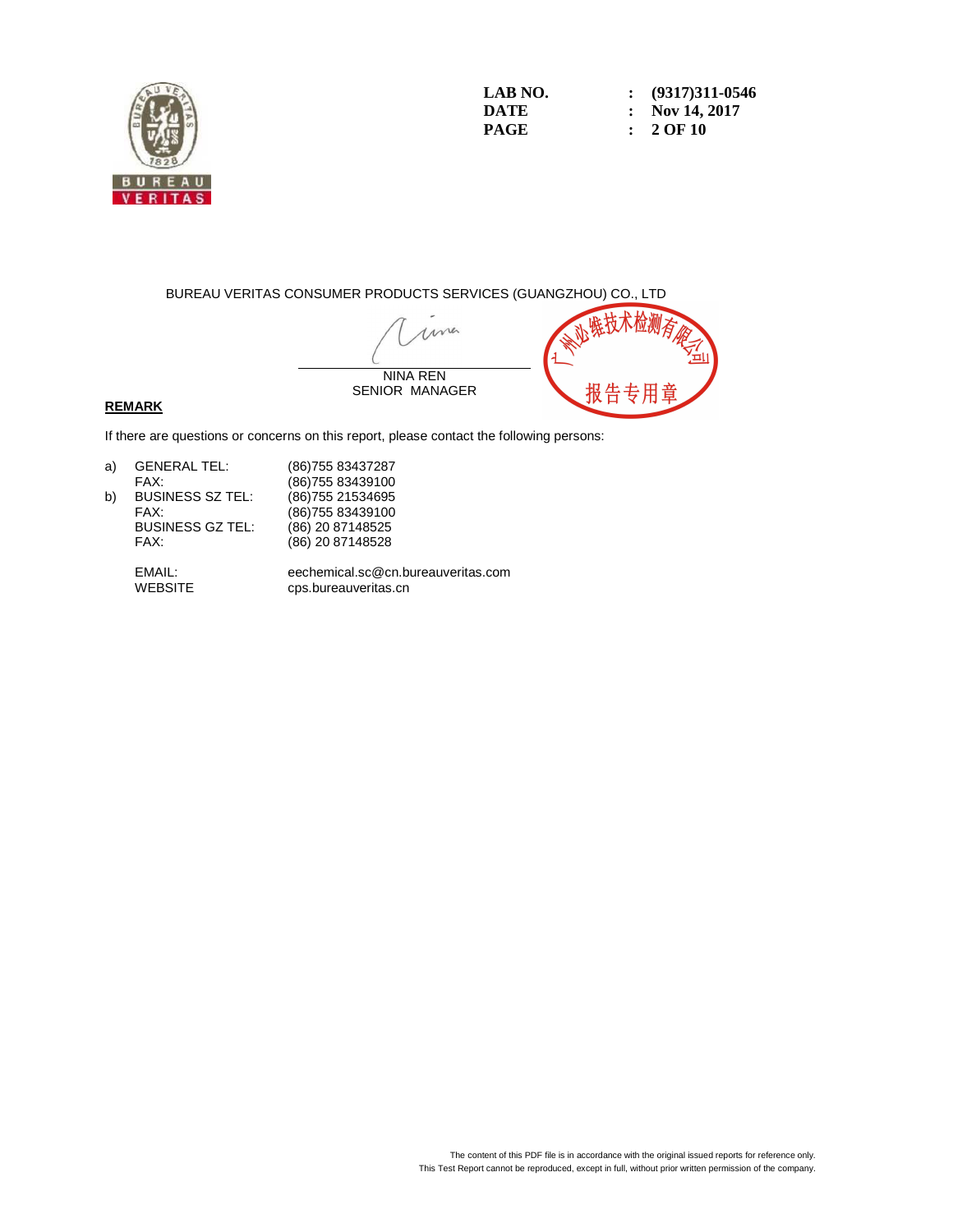

**LAB NO. : (9317)311-0546 DATE : Nov 14, 2017 PAGE : 3 OF 10** 

## **Photo of the Submitted Sample**

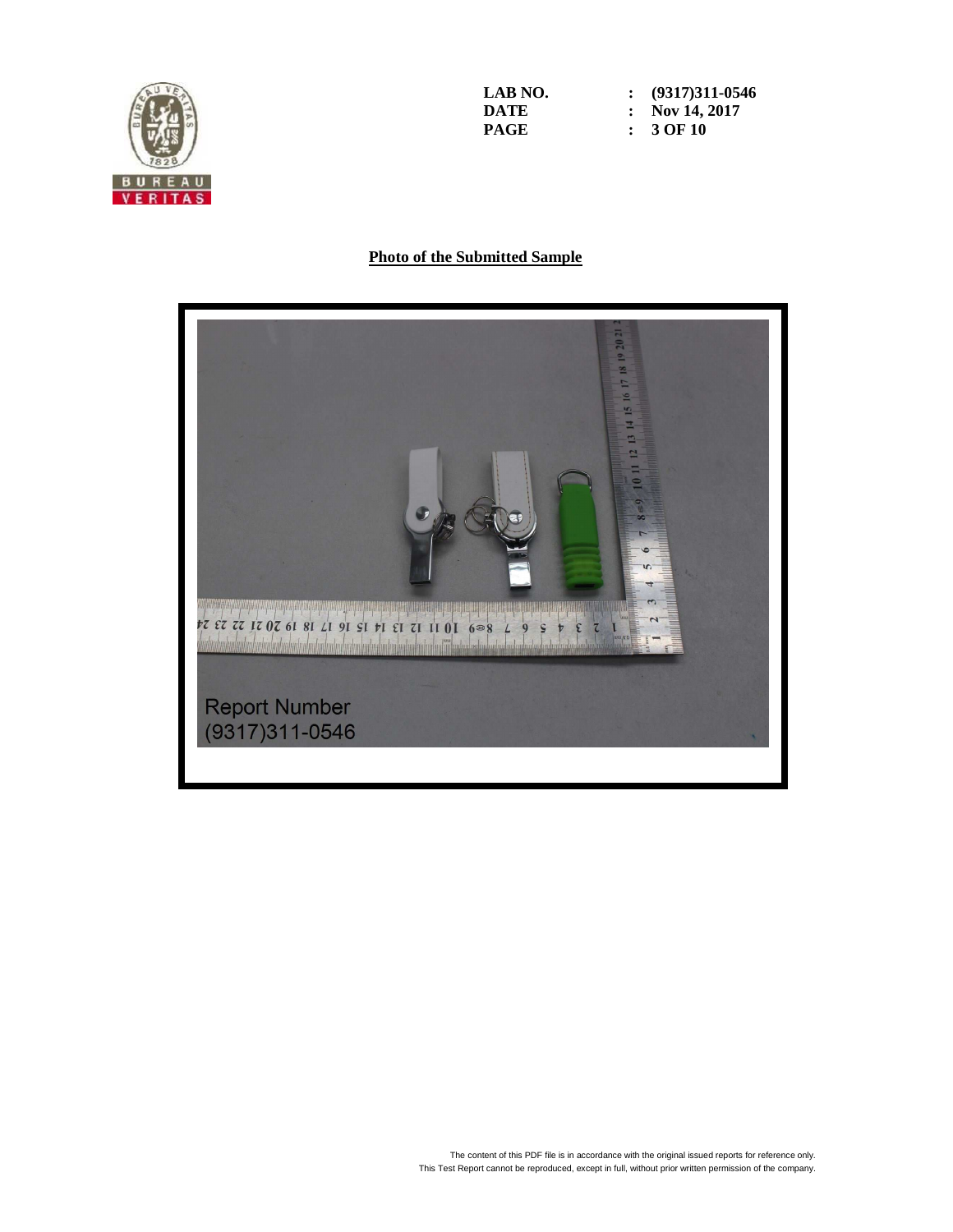

**LAB NO. : (9317)311-0546 DATE : Nov 14, 2017**<br>**PAGE : 4 OF 10 PAGE : 4 OF 10** 

# **Photograph of test item(s)**



The content of this PDF file is in accordance with the original issued reports for reference only. This Test Report cannot be reproduced, except in full, without prior written permission of the company.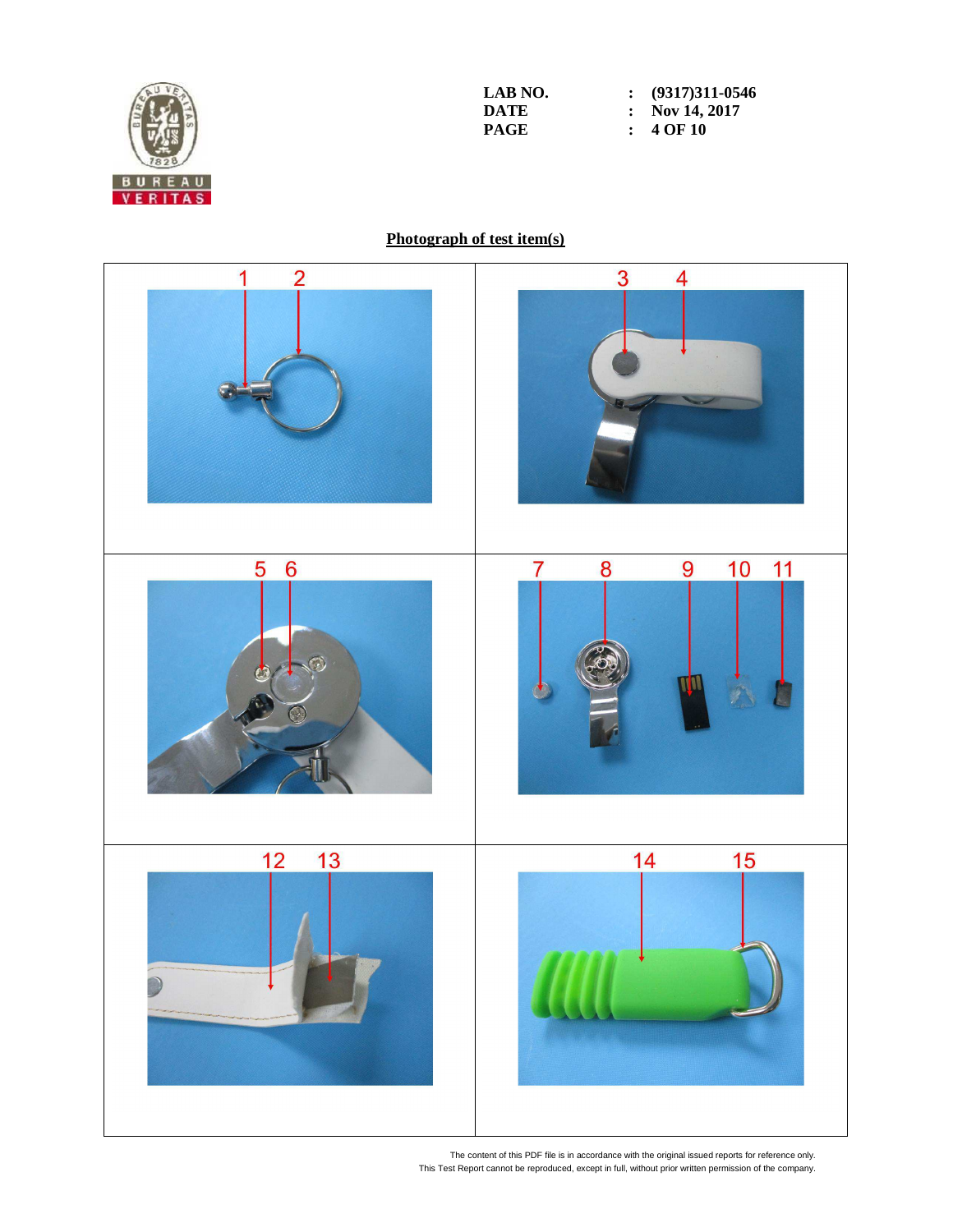

| LAB NO. | $\colon$ (9317)311-0546 |
|---------|-------------------------|
| DATE    | : Nov 14, 2017          |
| PAGE    | $: 5$ OF 10             |

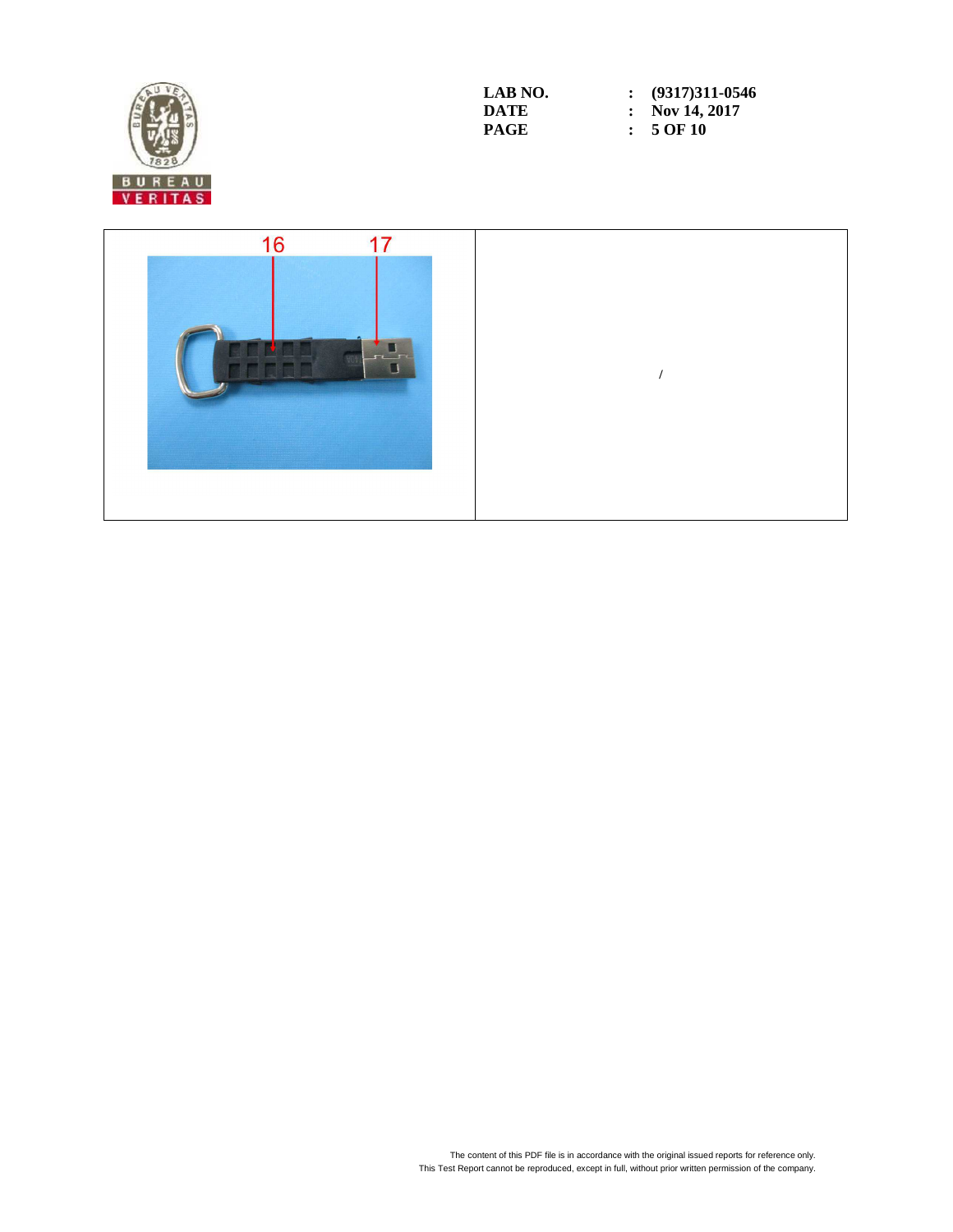

**LAB NO. : (9317)311-0546 DATE : Nov 14, 2017 PAGE : 6 OF 10** 

## **TEST RESULT**

#### **Compliance Test - European Parliament and Council Directive 2011/65/EU on the Restriction of the Use of Certain Hazardous Substances in Electrical and Electronic Equipment (RoHS)**

| <b>Test Method</b><br>See Appendix. |                                                        |          |  |  |  |  |
|-------------------------------------|--------------------------------------------------------|----------|--|--|--|--|
| <b>Test Item(s)</b>                 | <b>Item / Component Description(s) + Location(s)</b>   | Style(s) |  |  |  |  |
|                                     | Silvery metal (hanging axis)(axisax)                   |          |  |  |  |  |
| 2                                   | Silvery metal (hanging ring)(axisax)                   |          |  |  |  |  |
| 3                                   | Silvery/ coppery plated silvery metal (cover)(axisax)  |          |  |  |  |  |
| 4                                   | White soft plastic (buckle)(axisax)                    |          |  |  |  |  |
| 5                                   | Silvery metal (screw)(axisax)                          |          |  |  |  |  |
| 6                                   | Silvery metal (inner buckle, washer)(axisax)           |          |  |  |  |  |
| 7                                   | Silvery magnet (plate)(axisax)                         |          |  |  |  |  |
| 8                                   | Silvery plated golden metal (case)(axisax)             |          |  |  |  |  |
| 9                                   | Black chip (inner)(axisax)                             |          |  |  |  |  |
| 10                                  | Transparent plastic (plate)(axisax)                    |          |  |  |  |  |
| 11                                  | Black plastic (plate)(axisax)                          |          |  |  |  |  |
| 12                                  | White soft plastic with white fabric (buckle)(swiftst) | -        |  |  |  |  |
| 13                                  | Silvery metal (plate)(swiftst)                         |          |  |  |  |  |
| 14                                  | Green soft plastic (housing)(flexfx)                   |          |  |  |  |  |
| 15                                  | Silvery metal (hook)(flexfx)                           |          |  |  |  |  |
| 16                                  | Black plastic (frame)(flexfx)                          |          |  |  |  |  |
| 17                                  | Silvery metal (connector)(flexfx)                      |          |  |  |  |  |
|                                     |                                                        |          |  |  |  |  |

#### **See Analytes and their corresponding Maximum Allowable Limit in Appendix**

|                     | <b>Result</b>  |                 |                 |                             |             |              |                   |  |
|---------------------|----------------|-----------------|-----------------|-----------------------------|-------------|--------------|-------------------|--|
| Parameter           | Lead (Pb)      | Cadmium<br>(Cd) | Mercury<br>(Hg) | Chromium<br>$VI$ (Cr $VI$ ) | <b>PBBs</b> | <b>PBDEs</b> | <b>Conclusion</b> |  |
| Unit                | mg/kg          | $mg/kg$         | mg/kg           | mg/kg                       | mg/kg       | mg/kg        |                   |  |
| <b>Test Item(s)</b> |                |                 |                 | $\overline{a}$              |             |              | $\overline{a}$    |  |
|                     | ND             | ND              | ND              | ND                          | <b>NA</b>   | <b>NA</b>    | <b>PASS</b>       |  |
| $\overline{2}$      | ND             | <b>ND</b>       | N <sub>D</sub>  | <b>ND</b>                   | <b>NA</b>   | <b>NA</b>    | <b>PASS</b>       |  |
| 3                   | ND             | ND              | <b>ND</b>       | Negative*                   | NA          | <b>NA</b>    | <b>PASS</b>       |  |
| 4                   | ND             | <b>ND</b>       | ND              | <b>ND</b>                   | <b>ND</b>   | <b>ND</b>    | <b>PASS</b>       |  |
| 5                   | N <sub>D</sub> | <b>ND</b>       | ND              | <b>ND</b>                   | <b>NA</b>   | <b>NA</b>    | <b>PASS</b>       |  |
| 6                   | ND             | <b>ND</b>       | ND              | Negative*                   | NA          | <b>NA</b>    | <b>PASS</b>       |  |
| 7                   | ND             | <b>ND</b>       | ND              | Negative*                   | <b>NA</b>   | <b>NA</b>    | <b>PASS</b>       |  |
| 8                   | ND             | <b>ND</b>       | ND              | ND                          | <b>NA</b>   | <b>NA</b>    | <b>PASS</b>       |  |
| 9                   | ND             | <b>ND</b>       | N <sub>D</sub>  | ND                          | $ND^*$      | $ND^*$       | <b>PASS</b>       |  |
| 10                  | ND             | <b>ND</b>       | N <sub>D</sub>  | ND                          | <b>ND</b>   | <b>ND</b>    | <b>PASS</b>       |  |
| 11                  | ND             | <b>ND</b>       | ND              | ND                          | <b>ND</b>   | <b>ND</b>    | <b>PASS</b>       |  |
| 12                  | ND             | <b>ND</b>       | <b>ND</b>       | ND                          | <b>ND</b>   | <b>ND</b>    | <b>PASS</b>       |  |
| 13                  | ND             | <b>ND</b>       | ND              | Negative*                   | NA          | <b>NA</b>    | <b>PASS</b>       |  |
| 14                  | ND             | <b>ND</b>       | ND              | <b>ND</b>                   | <b>ND</b>   | <b>ND</b>    | <b>PASS</b>       |  |
| 15                  | ND             | <b>ND</b>       | ND              | <b>ND</b>                   | NA          | <b>NA</b>    | <b>PASS</b>       |  |
| 16                  | ND             | <b>ND</b>       | <b>ND</b>       | ND                          | ND          | ND           | <b>PASS</b>       |  |
| 17                  | ND             | ND              | <b>ND</b>       | Negative $*$                | NA          | <b>NA</b>    | <b>PASS</b>       |  |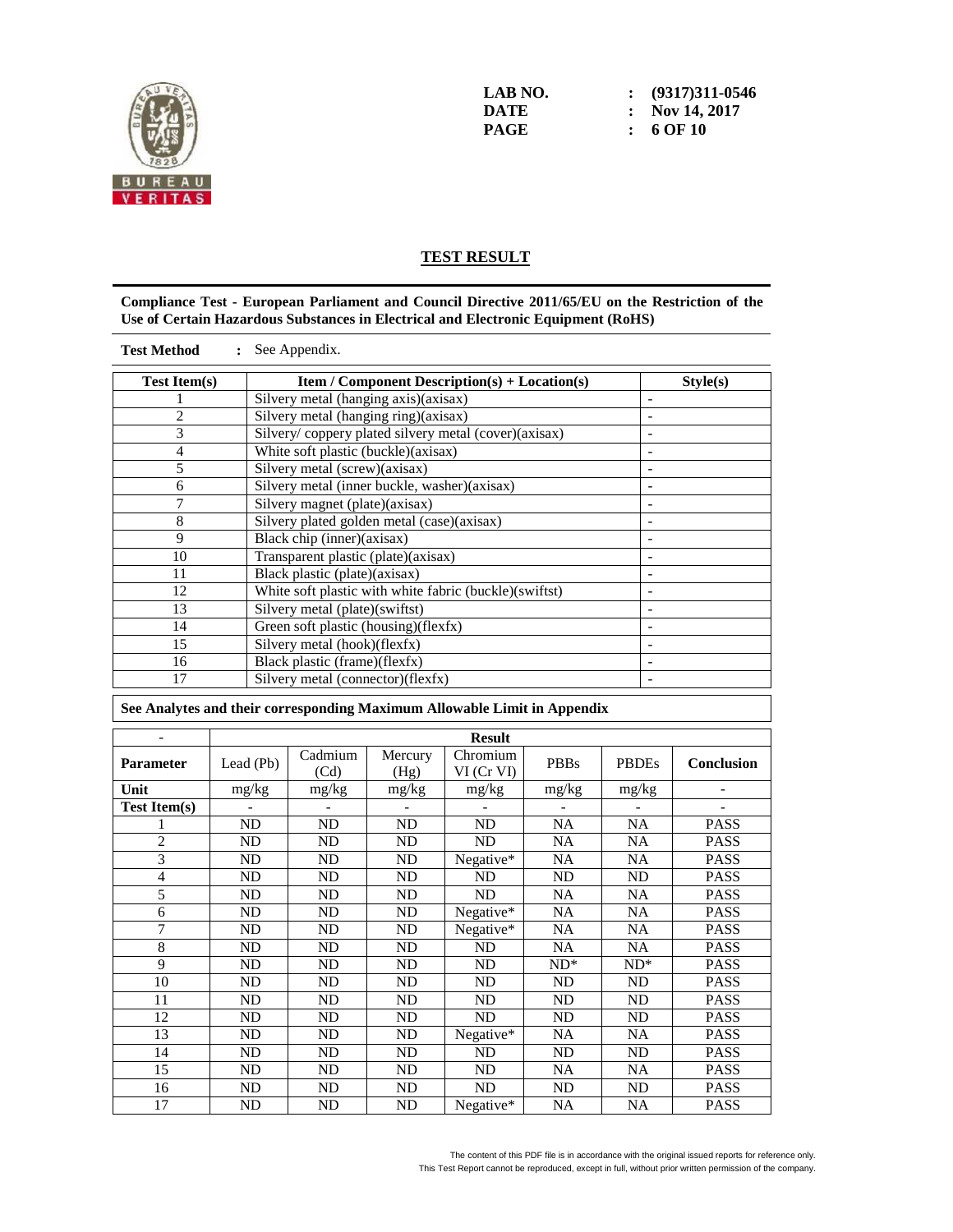

**LAB NO. : (9317)311-0546 DATE : Nov 14, 2017 PAGE : 7 OF 10** 

#### Note / Key :

 $ND = Not detected$  ">" = Greater than<br>  $NR = Not$  requested  $mg/kg = milligram$  $% =$  percent  $10\,000\,\text{mg/kg} = 1\%$ Detection Limit : See Appendix.

 $mg/kg =$  milligram(s) per kilogram = ppm = part(s) per million

Remark :

- The testing approach is listed in table of Appendix.
- \* denotes as reported result(s) was (were) performed by wet chemistry method. Others were screened by XRF. For XRF screening, the result(s) of Cr VI was (were) reported as total chromium and the result(s) of PBBs and PBDEs was (were) reported as total bromine. Also, the XRF result(s) may be different to the actual content based on various factors including, but not limit to, sample size, thickness, area, nonuniformity composition, surface flatness.
	- According to European Parliament and Council Directive 2011/65/EU, Article 5 "Adaptation of the Annexes to scientific and technical progress", exemption(s) should be granted to the materials and components of Test Item(s) in the lists in Annexes III and IV of this directive.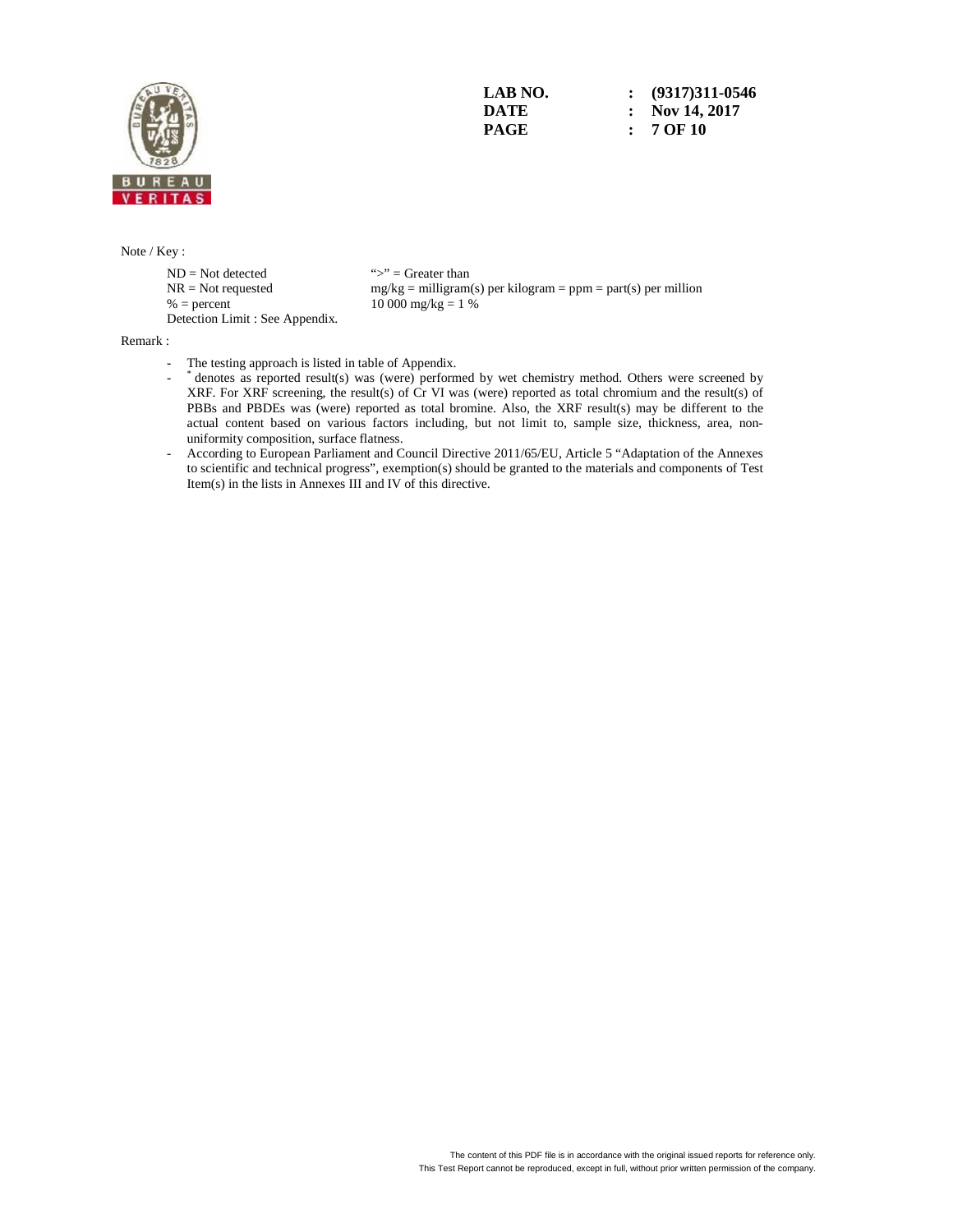

**LAB NO. : (9317)311-0546 DATE : Nov 14, 2017 PAGE : 8 OF 10** 

## **TEST RESULT**

**Phthalates Test – Directive 2015/863/EU Amendment of European Parliament and Council Directive 2011/65/EU on the Restriction of the Use of Certain Hazardous Substances in Electrical and Electronic Equipment (RoHS)** 

| With reference to draft International Standard IEC 62321-8.<br><b>Test Method</b> |                                                        |          |  |  |  |  |  |
|-----------------------------------------------------------------------------------|--------------------------------------------------------|----------|--|--|--|--|--|
| <b>Test Item(s)</b>                                                               | <b>Item</b> / Component Description(s) + Location(s)   | Style(s) |  |  |  |  |  |
|                                                                                   | White soft plastic (buckle)(axisax)                    |          |  |  |  |  |  |
|                                                                                   | Black chip (inner)(axisax)                             |          |  |  |  |  |  |
| 10                                                                                | Transparent plastic (plate)(axisax)                    |          |  |  |  |  |  |
|                                                                                   | Black plastic (plate)(axisax)                          |          |  |  |  |  |  |
| 12                                                                                | White soft plastic with white fabric (buckle)(swiftst) |          |  |  |  |  |  |
| 14                                                                                | Green soft plastic (housing)(flexfx)                   |          |  |  |  |  |  |
| 16                                                                                | Black plastic (frame)(flexfx)                          |          |  |  |  |  |  |

| <b>Maximum</b><br><b>Allowable Limit:</b> | DEHP, BBP, DBP & DIBP: 0.1% (Each) |       |               |                   |  |  |  |
|-------------------------------------------|------------------------------------|-------|---------------|-------------------|--|--|--|
|                                           | <b>Result</b>                      |       |               |                   |  |  |  |
| <b>Tested Item(s)</b>                     | <b>Detected Analyte(s)</b>         | Conc. | Unit          | <b>Conclusion</b> |  |  |  |
|                                           | ND                                 | ND    | %             | <b>PASS</b>       |  |  |  |
| $9+10+11$                                 | ND                                 | ND    | $\%$          | <b>PASS</b>       |  |  |  |
| $12+14+16$                                | ND                                 | ND    | $\frac{0}{0}$ | <b>PASS</b>       |  |  |  |

Note / Key :

 $ND = Not detected$  ">" = Greater than<br>  $NR = Not$  requested  $mg/kg = milligram$ Detection Limit (%) : 0.005

 $NR = Not requested$  mg/kg = milligram(s) per kilogram = ppm = part(s) per million<br>% = percent 10 000 mg/kg = 1 %  $10\,000\,\text{mg/kg} = 1\%$ 

Remark : The list of phthalates is summarized in table of Appendix.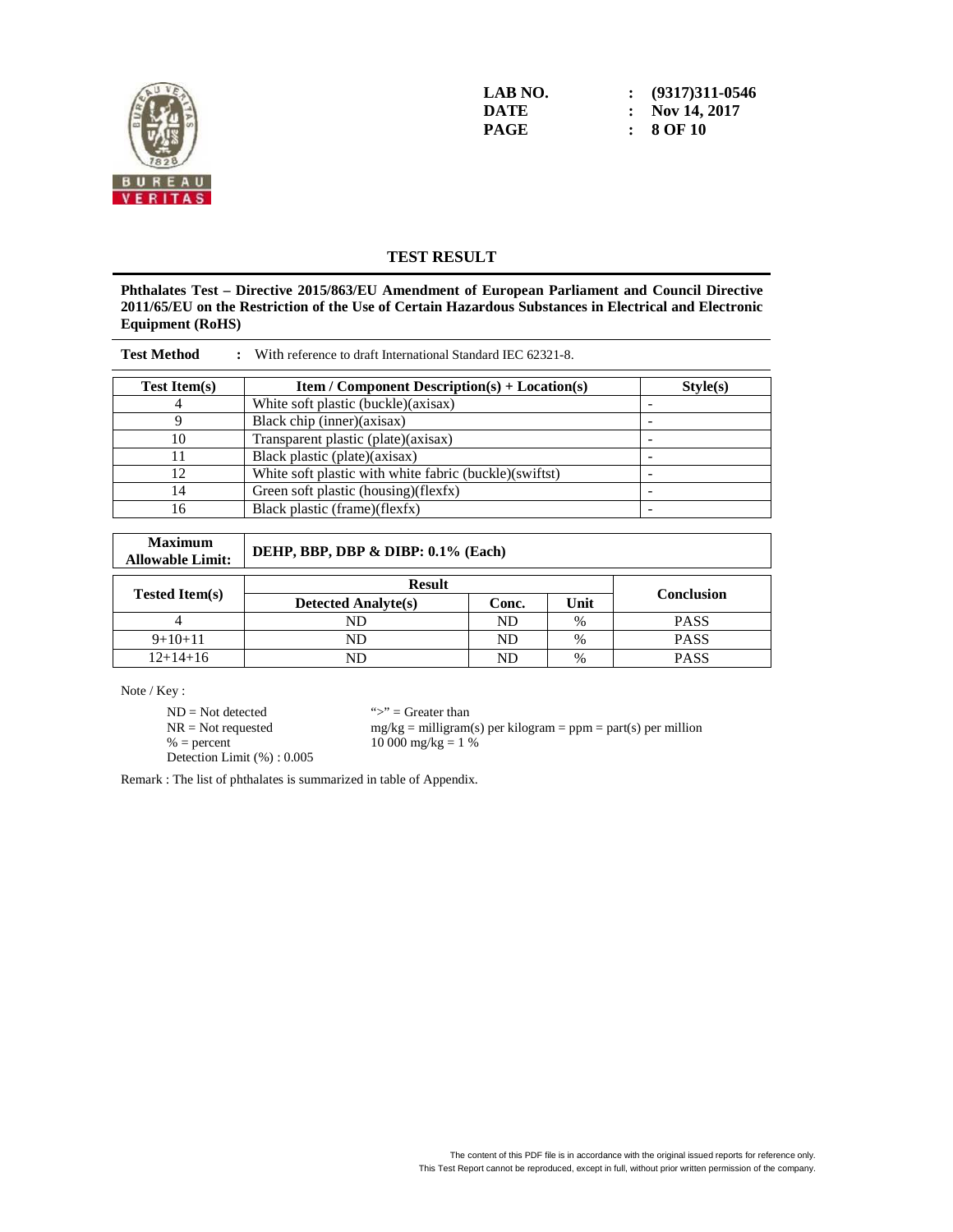

| LAB NO. | $\colon$ (9317)311-0546 |
|---------|-------------------------|
| DATE    | : Nov 14, 2017          |
| PAGE    | : 90F10                 |

## **APPENDIX**

|                                                                                                                                                                                                                                                                                                                                                                                                                                                                                                                                                                                                                                                                                                                                                                                                                                                                                                                                    | [ Compliance Test for European Parliament and Council Directive 2011/65/EU ] :                                                                                                                                                                                                                                                                                                                                                     |                |                                  |               |                                             |                                      |
|------------------------------------------------------------------------------------------------------------------------------------------------------------------------------------------------------------------------------------------------------------------------------------------------------------------------------------------------------------------------------------------------------------------------------------------------------------------------------------------------------------------------------------------------------------------------------------------------------------------------------------------------------------------------------------------------------------------------------------------------------------------------------------------------------------------------------------------------------------------------------------------------------------------------------------|------------------------------------------------------------------------------------------------------------------------------------------------------------------------------------------------------------------------------------------------------------------------------------------------------------------------------------------------------------------------------------------------------------------------------------|----------------|----------------------------------|---------------|---------------------------------------------|--------------------------------------|
|                                                                                                                                                                                                                                                                                                                                                                                                                                                                                                                                                                                                                                                                                                                                                                                                                                                                                                                                    |                                                                                                                                                                                                                                                                                                                                                                                                                                    |                | <b>Maximum</b>                   |               |                                             |                                      |
|                                                                                                                                                                                                                                                                                                                                                                                                                                                                                                                                                                                                                                                                                                                                                                                                                                                                                                                                    |                                                                                                                                                                                                                                                                                                                                                                                                                                    |                | X-ray fluorescence (XRF)[a]      |               |                                             | <b>Allowable</b><br>Limit<br>(mg/kg) |
| No.                                                                                                                                                                                                                                                                                                                                                                                                                                                                                                                                                                                                                                                                                                                                                                                                                                                                                                                                | <b>Name of Analytes</b>                                                                                                                                                                                                                                                                                                                                                                                                            | <b>Plastic</b> | Metallic /<br>glass /<br>ceramic | <b>Others</b> | Wet<br><b>Chemistry</b>                     |                                      |
| 1                                                                                                                                                                                                                                                                                                                                                                                                                                                                                                                                                                                                                                                                                                                                                                                                                                                                                                                                  | Lead (Pb)                                                                                                                                                                                                                                                                                                                                                                                                                          | 100            | 200                              | 200           | $10^{[b]}$                                  | 1 0 0 0                              |
| 2                                                                                                                                                                                                                                                                                                                                                                                                                                                                                                                                                                                                                                                                                                                                                                                                                                                                                                                                  | Cadmium (Cd)                                                                                                                                                                                                                                                                                                                                                                                                                       | 50             | 50                               | 50            | $10^{[b]}$                                  | 100                                  |
| 3                                                                                                                                                                                                                                                                                                                                                                                                                                                                                                                                                                                                                                                                                                                                                                                                                                                                                                                                  | Mercury (Hg)                                                                                                                                                                                                                                                                                                                                                                                                                       | 100            | 200                              | 200           | $10^{[c]}$                                  | 1 000                                |
| $\overline{4}$                                                                                                                                                                                                                                                                                                                                                                                                                                                                                                                                                                                                                                                                                                                                                                                                                                                                                                                     | Chromium (Cr)                                                                                                                                                                                                                                                                                                                                                                                                                      | 100            | 200                              | 200           | NA                                          | NA.                                  |
| 5                                                                                                                                                                                                                                                                                                                                                                                                                                                                                                                                                                                                                                                                                                                                                                                                                                                                                                                                  | Chromium VI (Cr VI)                                                                                                                                                                                                                                                                                                                                                                                                                | NA             | NA                               | NA            | $3^{[g, h]}/10^{[d]}$<br>See $^{\rm [e,j]}$ | 1000/<br>Negative <sup>[j]</sup>     |
| 6                                                                                                                                                                                                                                                                                                                                                                                                                                                                                                                                                                                                                                                                                                                                                                                                                                                                                                                                  | Bromine (Br)                                                                                                                                                                                                                                                                                                                                                                                                                       | 200            | NA                               | 200           | <b>NA</b>                                   | NA                                   |
| $\tau$                                                                                                                                                                                                                                                                                                                                                                                                                                                                                                                                                                                                                                                                                                                                                                                                                                                                                                                             | Polybromobiphenyls (PBBs)<br>- Bromobiphenyl (MonoBB)<br>- Dibromobiphenyl (DiBB)<br>- Tribromobiphenyl (TriBB)<br>- Tetrabromobiphenyl (TetraBB)<br>- Pentabromobiphenyl (PentaBB)<br>- Hexabromobiphenyl (HexaBB)<br>- Heptabromobiphenyl (HeptaBB)<br>- Octabromobiphenyl (OctaBB)<br>- Nonabromobiphenyl (NonaBB)<br>- Decabromobiphenyl (DecaBB)                                                                              | <b>NA</b>      | <b>NA</b>                        | NA            | Each 50 <sup>[f]</sup>                      | Sum 1 000                            |
| 8                                                                                                                                                                                                                                                                                                                                                                                                                                                                                                                                                                                                                                                                                                                                                                                                                                                                                                                                  | Polybromodiphenyl ethers (PBDEs)<br>- Bromodiphenyl ether (MonoBDE)<br>- Dibromodiphenyl ether (DiBDE)<br>- Tribromodiphenyl ether (TriBDE)<br>- Tetrabromodiphenyl ether (TetraBDE)<br>- Pentabromodiphenyl ether (PentaBDE)<br>- Hexabromodiphenyl ether (HexaBDE)<br>- Heptabromodiphenyl ether (HeptaBDE)<br>- Octabromodiphenyl ether (OctaBDE)<br>- Nonabromodiphenyl ether (NonaBDE)<br>- Decabromodiphenyl ether (DecaBDE) | <b>NA</b>      | NA                               | NA            | Each 50 <sup>[f]</sup>                      | Sum 1 000                            |
| $[{\mathbf a}]$<br>[b]                                                                                                                                                                                                                                                                                                                                                                                                                                                                                                                                                                                                                                                                                                                                                                                                                                                                                                             | $NA = Not applicable$<br>Test method with reference to International Standard IEC 62321-3-1: 2013.<br>Test method with reference to International Standard IEC 62321-5: 2013.                                                                                                                                                                                                                                                      |                |                                  |               |                                             |                                      |
| [c]                                                                                                                                                                                                                                                                                                                                                                                                                                                                                                                                                                                                                                                                                                                                                                                                                                                                                                                                | Test method with reference to International Standard IEC 62321-4: 2017.                                                                                                                                                                                                                                                                                                                                                            |                |                                  |               |                                             |                                      |
| [d]                                                                                                                                                                                                                                                                                                                                                                                                                                                                                                                                                                                                                                                                                                                                                                                                                                                                                                                                | Polymers and Electronics - Test method with reference to European Standard EN 62321-7-2: 2017.                                                                                                                                                                                                                                                                                                                                     |                |                                  |               |                                             |                                      |
| [e]                                                                                                                                                                                                                                                                                                                                                                                                                                                                                                                                                                                                                                                                                                                                                                                                                                                                                                                                | Metal - Test method with reference to International Standard IEC 62321-7-1: 2015 <sup>[1]</sup> .                                                                                                                                                                                                                                                                                                                                  |                |                                  |               |                                             |                                      |
| $[f] % \centering % {\includegraphics[width=0.9\textwidth]{figs/appendix.png}} \caption{The figure shows the number of times, and the number of times, and the number of times, and the number of times, and the number of times, and the number of times, and the number of times, and the number of times, and the number of times, and the number of times, and the number of times, and the number of times, and the number of times, and the number of times, and the number of times, and the number of times, and the number of times, and the number of times, and the number of times, and the number of times, and the number of times, and the number of times, and the number of times, and the number of times, and the number of times, and the number of times, and the number of times, and the number of times, and the number of times, and the number of times, and the number of times, and$                   | Test method with reference to International Standard IEC 62321-6: 2015.                                                                                                                                                                                                                                                                                                                                                            |                |                                  |               |                                             |                                      |
| [g]                                                                                                                                                                                                                                                                                                                                                                                                                                                                                                                                                                                                                                                                                                                                                                                                                                                                                                                                | Leather - Test method International Standard ISO 17075: 2007.                                                                                                                                                                                                                                                                                                                                                                      |                |                                  |               |                                             |                                      |
| $[h] \centering% \includegraphics[width=1.0\textwidth]{Figures/PN1.png} \caption{The 3D (black) model for the $L^2$-error of the estimators in the left and right. The left and right is the same as in the right.} \label{fig5}$                                                                                                                                                                                                                                                                                                                                                                                                                                                                                                                                                                                                                                                                                                  | Other Than Metal, Leather, Polymers and Electronics - Test method with reference to International Standard ISO<br>17075: 2007.                                                                                                                                                                                                                                                                                                     |                |                                  |               |                                             |                                      |
| $[1] % \centering \includegraphics[width=0.9\columnwidth]{figures/fig_10.pdf} \caption{The average number of times of the number of times. The number of times in the right, the number of times in the right, the number of times in the right, the number of times in the right, the number of times in the right, the number of times in the right, the number of times in the right, the number of times in the right, the number of times in the right, the number of times in the right, the number of times in the right, the number of times in the right, the number of times in the right, the number of times in the right, the number of times in the right, the number of times in the right, the number of times in the right, the number of times in the right, the number of times in the right, the number of times in the right, the number of times in the right, the number of times in the right, the number$ | The principle of this method was evaluated and supported by two studies organized by IEC TC 111 WG3. These<br>studies were focused on detecting the presence of Cr VI in the corrosion protection coatings on metallic samples.                                                                                                                                                                                                    |                |                                  |               |                                             |                                      |
| [j]                                                                                                                                                                                                                                                                                                                                                                                                                                                                                                                                                                                                                                                                                                                                                                                                                                                                                                                                | Result(s) of Cr VI for metallic material(s) was (were) expressed in term of positive and negative. Negative means<br>the absence of Cr VI on the tested areas and the result(s) was (were) regarded as in compliance with European<br>Parliament and Council Directive 2011/65/EU, Article 4(1). While, positive means the presence of Cr VI on tested                                                                             |                |                                  |               |                                             |                                      |

The content of this PDF file is in accordance with the original issued reports for reference only. This Test Report cannot be reproduced, except in full, without prior written permission of the company.